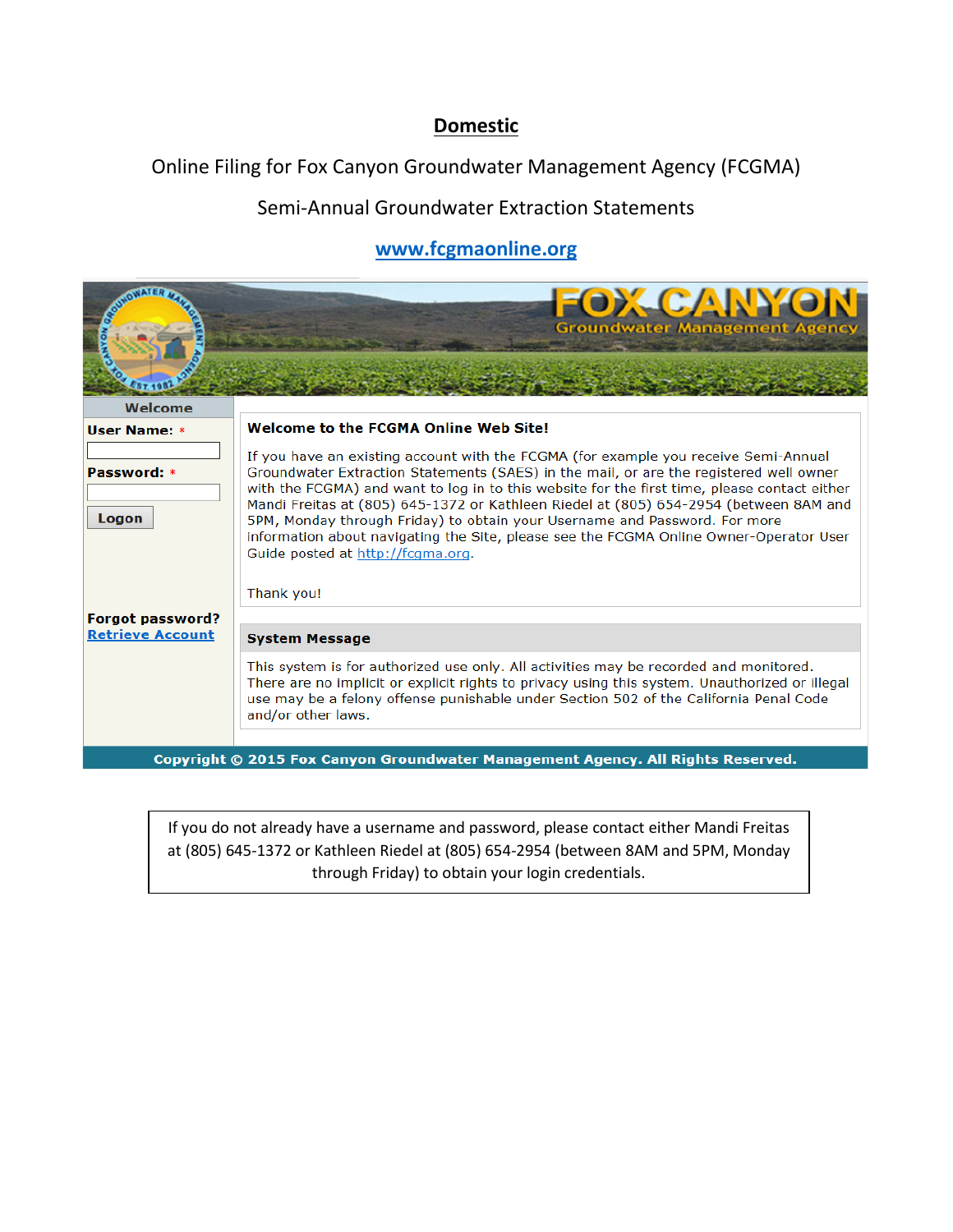### **Operator Home Page**

After logging in for the first time, please change your default password. Go to the "Home" tab and select "Change Password." Please create a unique password. Reminder: The password is case sensitive.

|                                                                                                   | FOX CANYON<br><b>Groundwater Management Agency</b>                                                          |
|---------------------------------------------------------------------------------------------------|-------------------------------------------------------------------------------------------------------------|
| Log Off +<br>Applications v<br>Home -<br>Reports v                                                |                                                                                                             |
| Home                                                                                              |                                                                                                             |
|                                                                                                   | 2015-1 Statement Filing due by 06/11/2015                                                                   |
| Select CombCode: FCGMA-DOM<br>$\overline{\phantom{a}}$<br><b>Current Notifications</b>            | Pay online.<br>Find out how.<br><b>Current Amount Due: \$0.00</b><br><b>Map Lookup</b><br><b>My Account</b> |
| <b>Semi-Annual Extraction Due Date:</b><br>06/11/2015<br>\$0.00<br><b>Surcharge Fees Now Due:</b> | Days Now Past Due: 0                                                                                        |
| Semi-Annual Extraction Filings (66)                                                               |                                                                                                             |
| Payment Confirmations (34)                                                                        |                                                                                                             |
|                                                                                                   | Once you log in, if a statement is due, a link will display at the                                          |

top of the page. Click the link to file the Semi-Annual Groundwater Extraction Statement (SAES).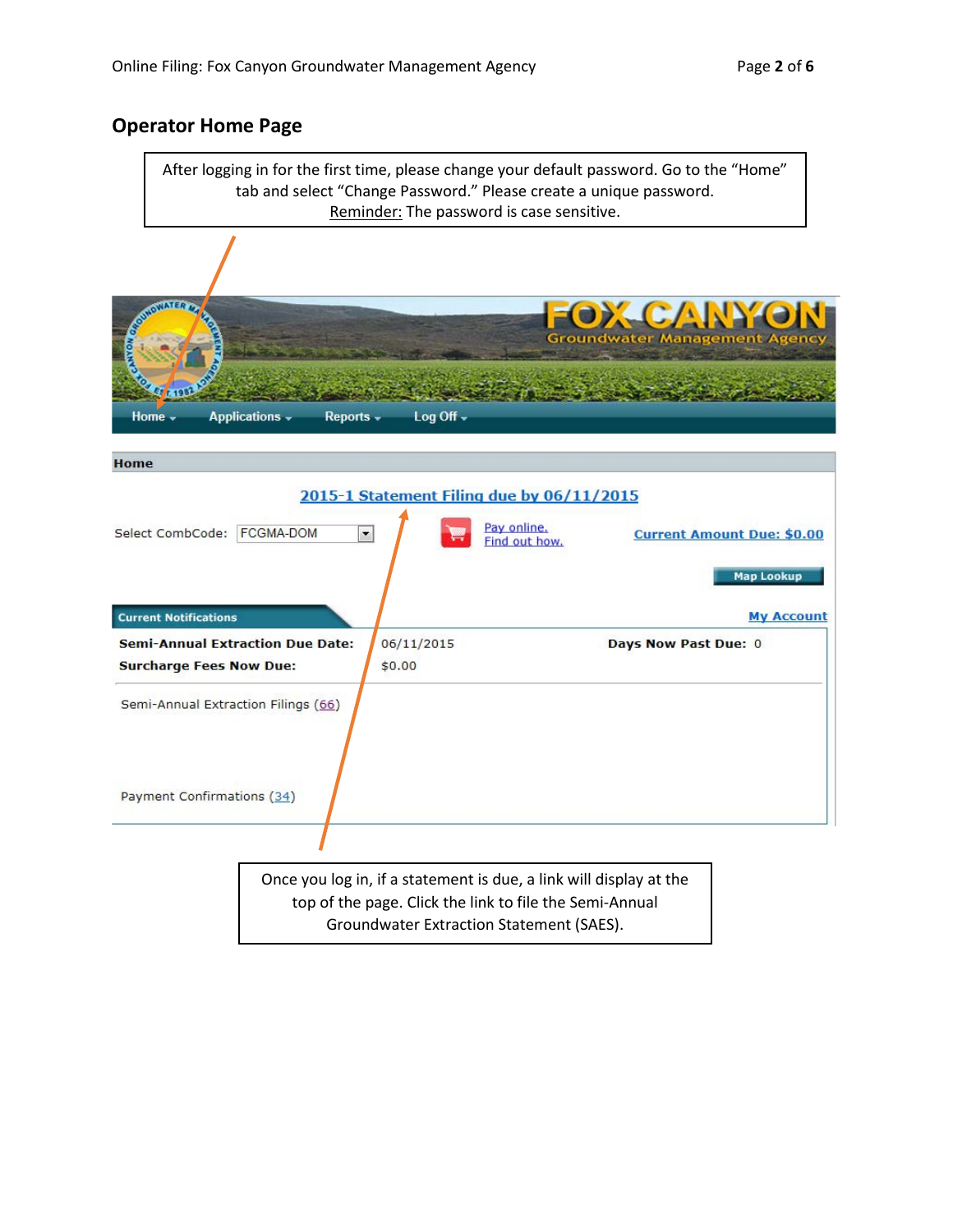### **Semi-Annual Groundwater Extraction Statement**

The Semi-Annual Groundwater Extraction Statement (SAES) consists of multiple sections: Operator Information, Extraction Information and Fees.

## **Operator Information**

| <b>WOMATER</b><br>Home -<br><b>Semi-Annual Statement</b> | <b>Applications -</b><br>Log Off -<br>$Reports -$   | <b>CANA</b><br><b>Groundwater Management Agency</b> |
|----------------------------------------------------------|-----------------------------------------------------|-----------------------------------------------------|
|                                                          |                                                     |                                                     |
|                                                          | <b>Semi-Annual Groundwater Extraction Statement</b> |                                                     |
|                                                          | <b>Reporting Period 2015-1</b>                      |                                                     |
|                                                          | <b>STATEMENT NO.: SAES-2015-1-042870</b>            | <b>STATEMENT STATUS.: RELEASED</b>                  |
|                                                          |                                                     |                                                     |
| <b>Operator Information</b>                              |                                                     |                                                     |
| <b>First Name:</b>                                       | Fox Canyon Groundwater                              |                                                     |
| Last Name:                                               | Management Agency                                   |                                                     |
| Middle Name:                                             |                                                     |                                                     |
| <b>Business Name:</b>                                    | <b>FCGMA</b>                                        |                                                     |
| <b>Contact Name:</b>                                     | <b>FCGMA Staff</b>                                  |                                                     |
| Mailing Address:                                         | 800 S. Victoria Ave. #1610                          |                                                     |
| City:                                                    | Ventura                                             |                                                     |
| State:                                                   | $CA$ $\rightarrow$                                  |                                                     |
| Zip Code:                                                | 93009                                               |                                                     |
| Phone:                                                   | (805) 654-2014                                      |                                                     |
| Fax:                                                     | (805) 654-3350                                      |                                                     |
| Mobile:                                                  |                                                     |                                                     |
| <b>Email Address:</b>                                    | fcgma@ventura.org                                   |                                                     |

Operator Information is pre-filled with data from the database. Update anything that is inaccurate and click the Save button at the bottom of the page to save any changes.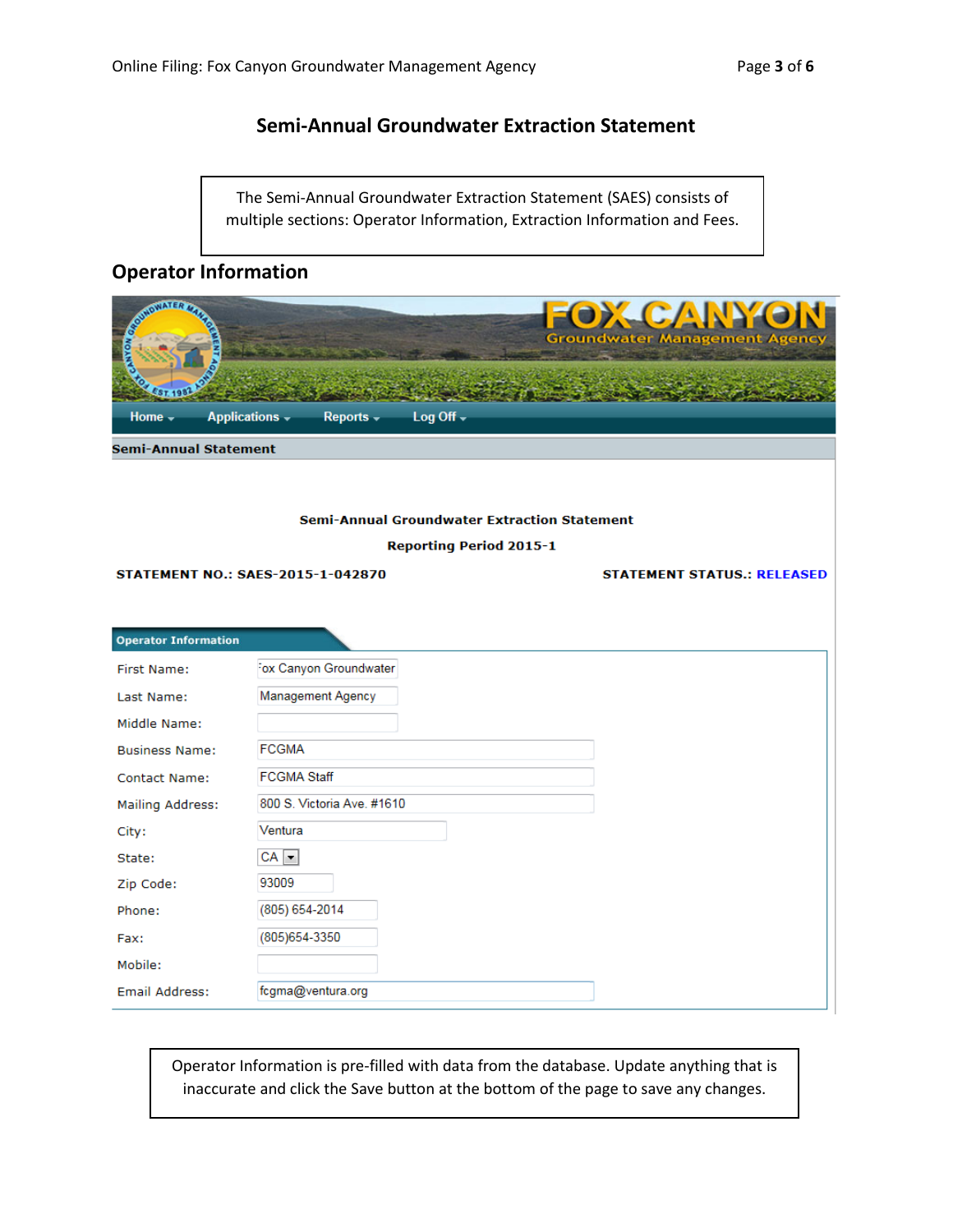# **Extraction Information**

| <b>State Well</b><br>Number(s)                                                                                                                                                                                                                                                                                                                                                                                                                                                                                                                                                                                                                                          | Meter<br>S/N                                                                                                                                                                                 | <b>Historical</b><br><b>Allocation</b> | <b>Current Meter</b><br><b>Reading</b> | <b>Previous</b><br>Meter<br><b>Reading</b> | <b>Difference</b>           | x<br>Mult | / Div    | $= AF$<br><b>Extraction</b> |
|-------------------------------------------------------------------------------------------------------------------------------------------------------------------------------------------------------------------------------------------------------------------------------------------------------------------------------------------------------------------------------------------------------------------------------------------------------------------------------------------------------------------------------------------------------------------------------------------------------------------------------------------------------------------------|----------------------------------------------------------------------------------------------------------------------------------------------------------------------------------------------|----------------------------------------|----------------------------------------|--------------------------------------------|-----------------------------|-----------|----------|-----------------------------|
| 02N21W35P01                                                                                                                                                                                                                                                                                                                                                                                                                                                                                                                                                                                                                                                             |                                                                                                                                                                                              |                                        | $\bullet$<br>965421                    | 554853                                     | 410568.000                  |           | 1 325851 | 1.260                       |
|                                                                                                                                                                                                                                                                                                                                                                                                                                                                                                                                                                                                                                                                         |                                                                                                                                                                                              |                                        |                                        |                                            | <b>Total AF Extraction:</b> |           |          | 1.260                       |
| To submit extraction amounts, enter the Current Meter Reading for each meter.<br>After leaving the Current Meter Reading cell, the total AF Extraction column will<br>populate.<br>The system will remember the Previous Meter Reading (i.e. the reading from the<br>previous SAES).                                                                                                                                                                                                                                                                                                                                                                                    |                                                                                                                                                                                              |                                        |                                        |                                            |                             |           |          |                             |
|                                                                                                                                                                                                                                                                                                                                                                                                                                                                                                                                                                                                                                                                         | If you would like instructions on how to read your flowmeter, click on the blue<br>question mark icon next to the Current Meter Reading section (highlighted by the<br>orange square above). |                                        |                                        |                                            |                             |           |          |                             |
| $= 0$<br>Meter Models and Type - Windows Internet Explorer<br>http://157.145.6.70/ENTAPP01/FCGMA_PROD/Reports/OrdinanceE/MeterDisplayModel.aspx<br>Meter Types: Hersey 3 inch (cubic feet x 10)<br>$\vert \cdot \vert$<br>3 inch (cubic feet x 10<br>Hersey<br>The Flowmeter Reading Help Tool<br>displays the various types of<br>meters and how to read them.<br>Click on the dropdown menu to<br>select your type of meter. The<br>displayed photo(s) will help you<br>read your meter.<br> 2 <br> 3 <br>4a<br>4b<br><b>Flow Meter Readings</b><br>$/$ Div $=$<br>Current<br>Previous<br><b>Difference</b><br>x Mult<br>000283<br>10 <sup>1</sup><br>43.560<br>0.000 |                                                                                                                                                                                              |                                        |                                        |                                            |                             |           |          |                             |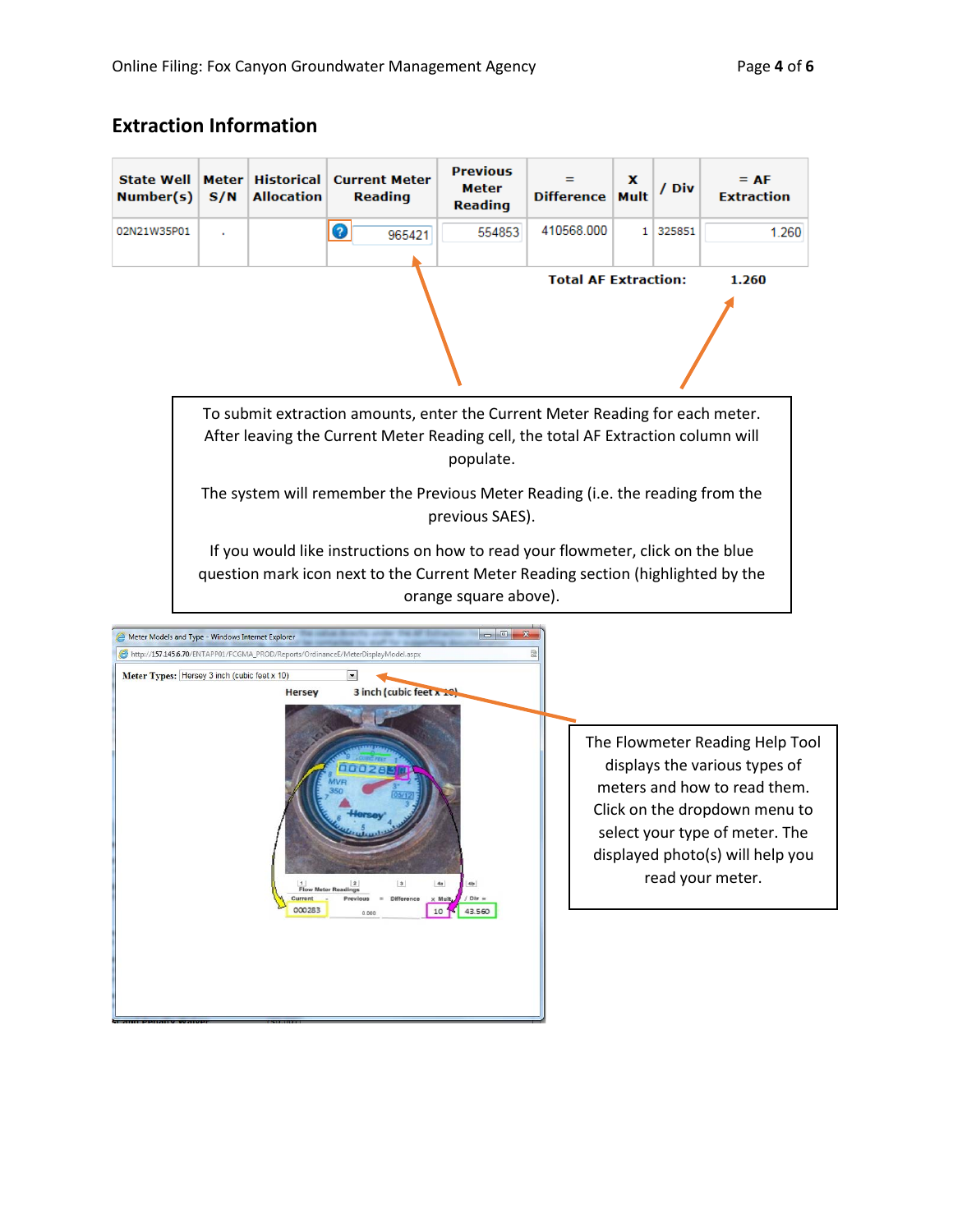

## **Annual Allocation**

| <b>Annual Allocation for this Group</b>                    |            |  |  |  |  |
|------------------------------------------------------------|------------|--|--|--|--|
| Adjusted Hist. Allocation                                  | $0.000$ AF |  |  |  |  |
| <b>Baseline Allocation</b>                                 | 2.000 AF   |  |  |  |  |
| Total Alloc, Available                                     | 2.000 AF   |  |  |  |  |
| <b>Available Credits</b>                                   | $0.000$ AF |  |  |  |  |
|                                                            |            |  |  |  |  |
|                                                            |            |  |  |  |  |
| The Annual Allocation for this CombCode is shown in        |            |  |  |  |  |
| the box above. This includes the Adjusted Historical       |            |  |  |  |  |
| Allocation, Baseline Allocation, Total Allocation          |            |  |  |  |  |
| Available and Available Credits. Allocations are listed in |            |  |  |  |  |
| acre-feet (AF).                                            |            |  |  |  |  |

### **Fees**